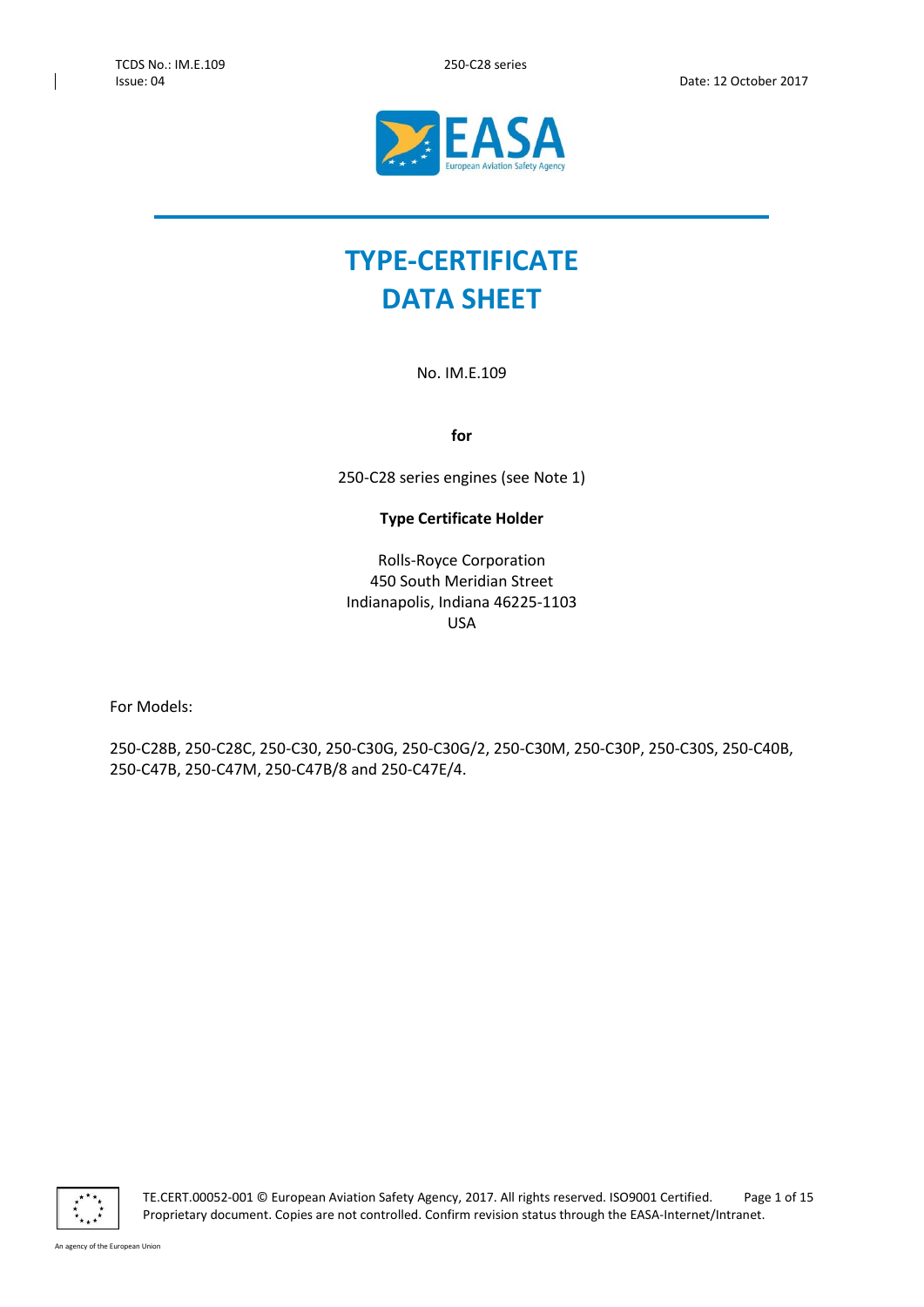Intentionally left blank



TE.CERT.00052-001 © European Aviation Safety Agency, 2017. All rights reserved. ISO9001 Certified. Page 2 of 15 Proprietary document. Copies are not controlled. Confirm revision status through the EASA-Internet/Intranet.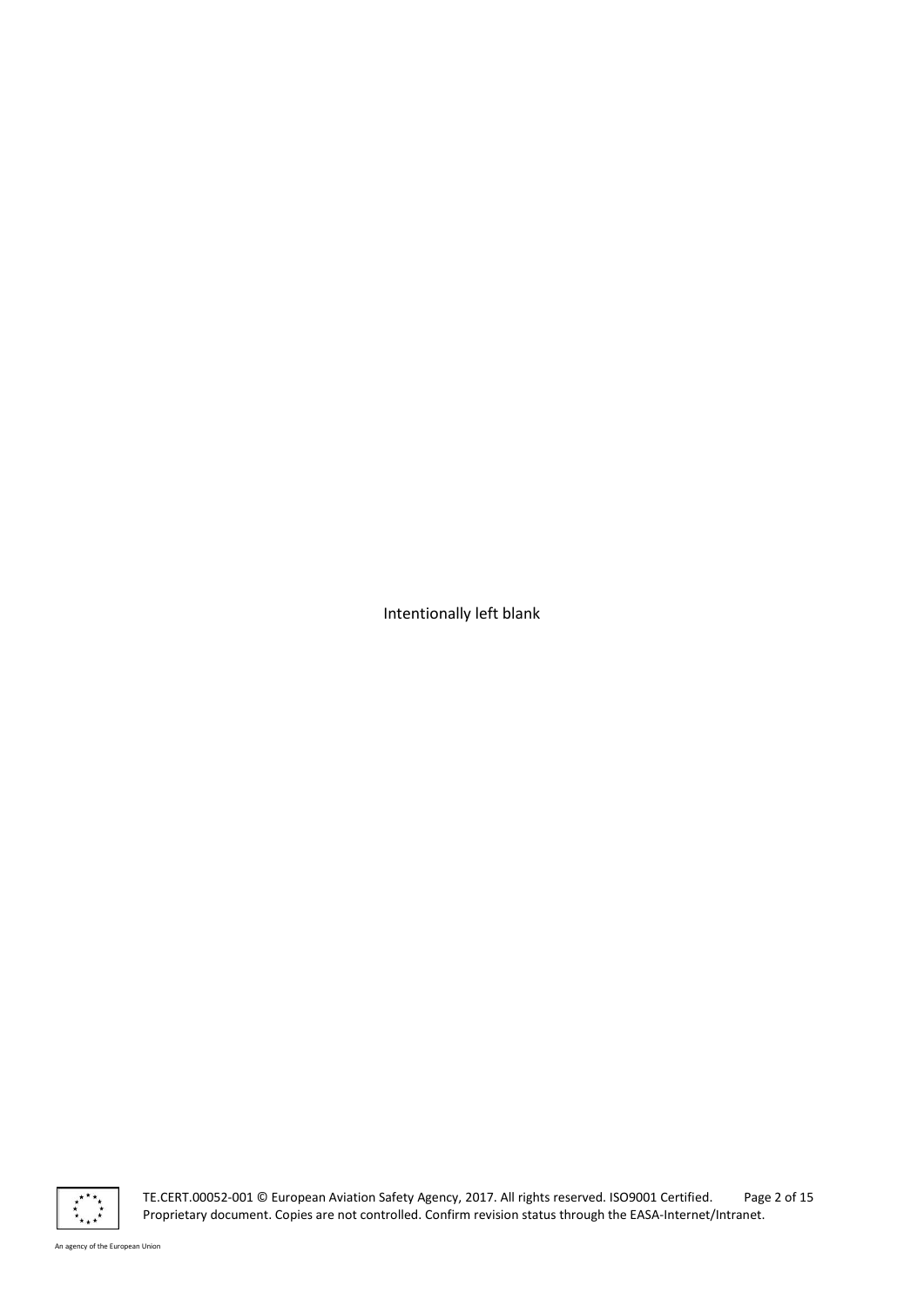# **TABLE OF CONTENTS**

| 2. Reference Date for determining the applicable airworthiness requirements  5 |  |
|--------------------------------------------------------------------------------|--|
|                                                                                |  |
|                                                                                |  |
|                                                                                |  |
|                                                                                |  |
|                                                                                |  |
|                                                                                |  |
|                                                                                |  |
|                                                                                |  |
|                                                                                |  |
|                                                                                |  |
|                                                                                |  |
|                                                                                |  |
|                                                                                |  |
|                                                                                |  |
|                                                                                |  |
|                                                                                |  |
|                                                                                |  |
|                                                                                |  |
|                                                                                |  |
|                                                                                |  |
|                                                                                |  |
|                                                                                |  |
|                                                                                |  |
|                                                                                |  |
|                                                                                |  |
|                                                                                |  |
|                                                                                |  |
|                                                                                |  |
|                                                                                |  |
|                                                                                |  |
|                                                                                |  |

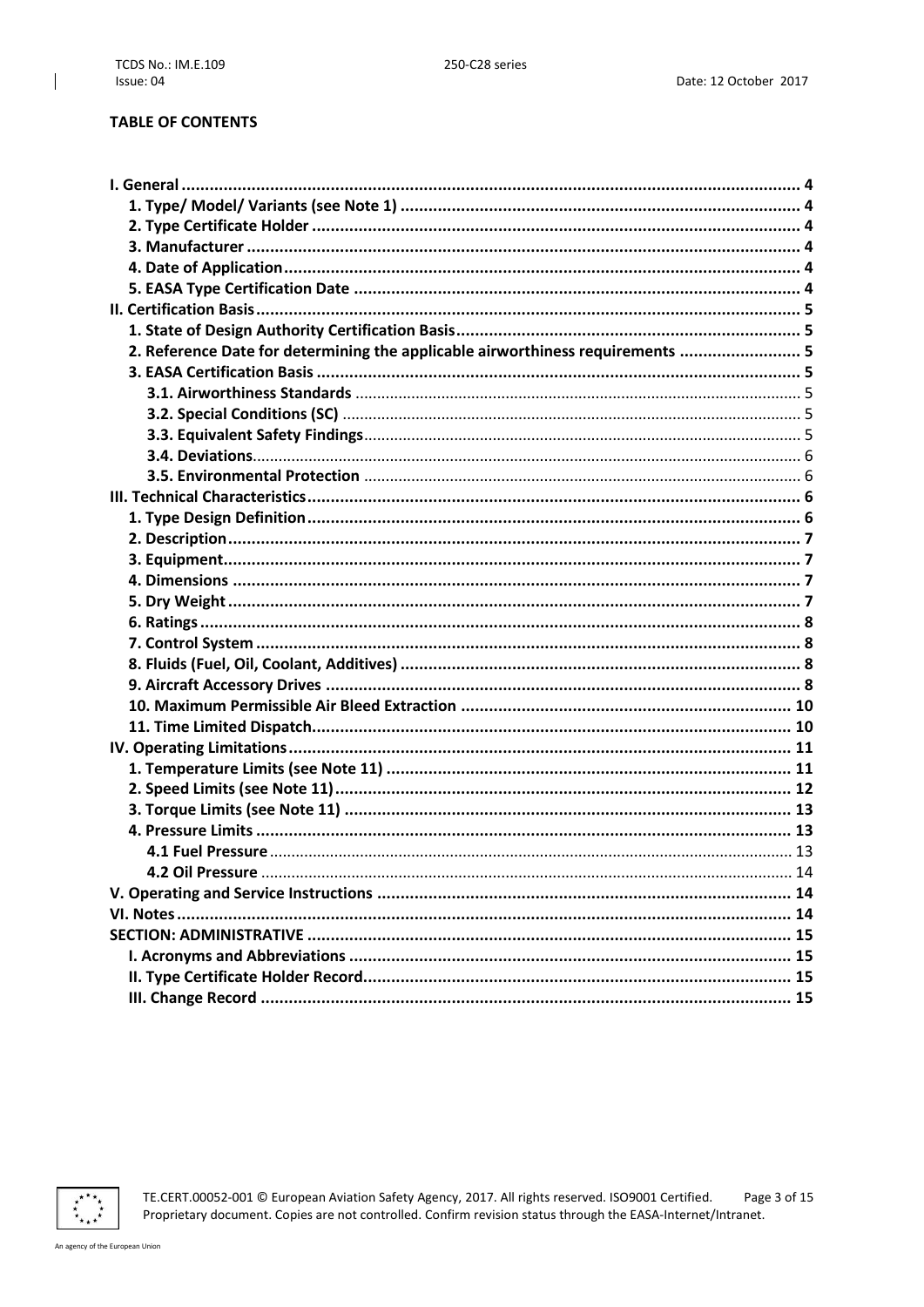# <span id="page-3-0"></span>**I. General**

## <span id="page-3-1"></span>**1. Type/ Model/ Variants (see Note 1)**

250-C28B, 250-C28C, 250-C30, 250-C30G, 250-C30G/2, 250-C30M, 250-C30P, 250-C30S, 250-C40B, 250-C47B, 250-C47M, 250-C47B/8 and 250-C47E/4.

## <span id="page-3-2"></span>**2. Type Certificate Holder**

Rolls-Royce Corporation 450 South Meridian Street Indianapolis, Indiana 46225-1103 USA

#### <span id="page-3-3"></span>**3. Manufacturer**

As stated in paragraph 2.

## <span id="page-3-4"></span>**4. Date of Application**

250-C28B, 250-C28C, 250-C30, 250-C30G, 250-C30G/2, 250-C30M, 250-C30P and 250-C30S: these models were certified by individual European Member States prior to EASA and not subjected to the JAA validation process. Application dates are not available.

250-C40B, 250-C47B and 250-C47M (Application to JAA): 25 April 1996

250-C47B/8 (Application to EASA): 26 June 2014

250-C47E/4 (Application to EASA): 02 May 2016

# <span id="page-3-5"></span>**5. EASA Type Certification Date**

| Model      | Certification date                                 |
|------------|----------------------------------------------------|
| 250-C28B   |                                                    |
| 250-C28C   | 19 January 1979 (CAA - UK)                         |
| 250-C30    |                                                    |
| 250-C30G   | 13 November 1991 (LBA - Germany)                   |
| 250-C30G/2 | 06 July 1993 (LBA - Germany)                       |
| 250-C30M   | 29 May 1984 (DGAC - France)                        |
| 250-C30P   | 03 September 1982 (LBA - Germany)                  |
| 250-C30S   | 07 October 1982 (CAA - UK)                         |
| 250-C40B   | 19 April 2002 (JAA validation recommendation date) |
| 250-C47B   | 4 August 1999                                      |
| 250-C47M   | (JAA validation recommendation date)               |
| 250-C47B/8 | 12 February 2016 (EASA)                            |
| 250-C47E/4 | 10 May 2017                                        |



TE.CERT.00052-001 © European Aviation Safety Agency, 2017. All rights reserved. ISO9001 Certified. Page 4 of 15 Proprietary document. Copies are not controlled. Confirm revision status through the EASA-Internet/Intranet.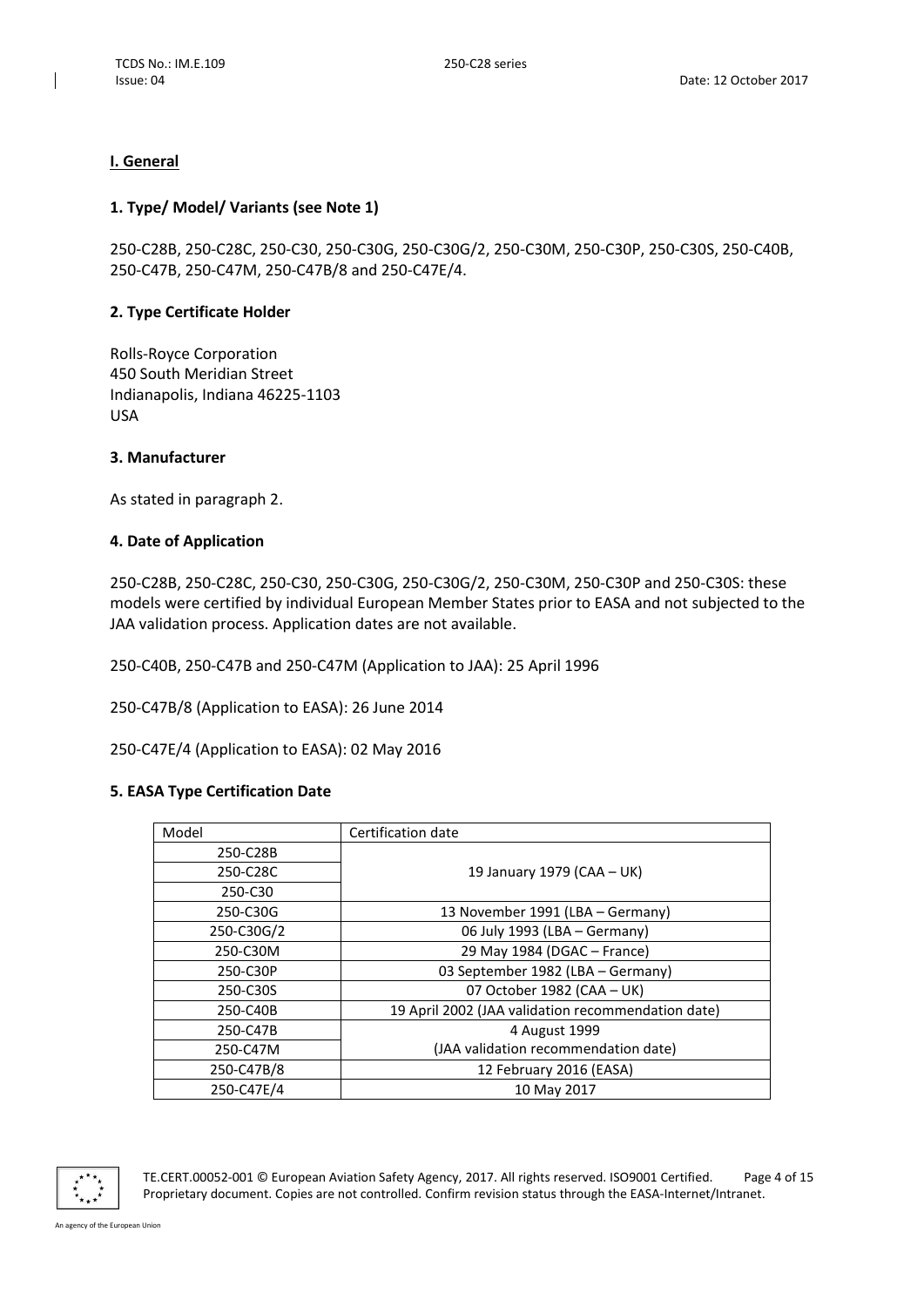## <span id="page-4-0"></span>**II. Certification Basis**

## <span id="page-4-1"></span>**1. State of Design Authority Certification Basis**

Refer to FAA Type Certificate Data Sheet E1GL

## <span id="page-4-2"></span>**2. Reference Date for determining the applicable airworthiness requirements**

2 October 1973

# <span id="page-4-3"></span>**3. EASA Certification Basis**

For 250-C28B, 250-C28C, 250-C30, 250-C30G, 250-C30G/2, 250-C30M, 250-C30P and 250-C30S models: same as stated in Section II.1 as per Article 3 of (EU)748/2012.

# <span id="page-4-4"></span>**3.1. Airworthiness Standards**

250-C47B, 250-C47M, 250-C40B and 250-C47B/8:

- JAR-E Effective 15 September 1972 as amended by Blue Papers No. 553, 555, 558, 559, 565, 566 and 616.
- JAR-E Change 8 plus Orange Paper E/91/1 dated 27 May 1991 and E/93/1 dated 17 May 1993 for paragraph E50, E150(c)(1), E530(f), E740.

# 250-C47E/4:

- JAR-E Effective 15 September 1972 as amended by Blue Papers No. 553, 558, 559, 565 and 566.
- JAR-E Change 8 plus Orange Paper E/91/1 dated 27 May 1991 for paragraphs E150(c)(1), E530(a), (b), (c), (f), (g), (h) and E740.
- CS-E amdt 4 dated 12 March 2015 for paragraphs E20, E25, E40, E50, E60, E70, E80, E90, E100, E500, E510, E520, E560, E570, E670, E700, E730, E745, E810, E860.

# <span id="page-4-5"></span>**3.2. Special Conditions (SC)**

250-C40B:

30-Second and 2-Minute One Engine Inoperative Rating

# <span id="page-4-6"></span>**3.3. Equivalent Safety Findings**

250-C47B, 250-C47M, 250-C40B, 250-C47B/8 and 250-C47E/4:

- JAR-E Chapter C4-4 para. 20.1 Rotor Integrity
- JAR-E Chapter C4-4 para. 2. Pressure Tests

#### 250-C40B:

JAR-E 740 Endurance Tests



TE.CERT.00052-001 © European Aviation Safety Agency, 2017. All rights reserved. ISO9001 Certified. Page 5 of 15 Proprietary document. Copies are not controlled. Confirm revision status through the EASA-Internet/Intranet.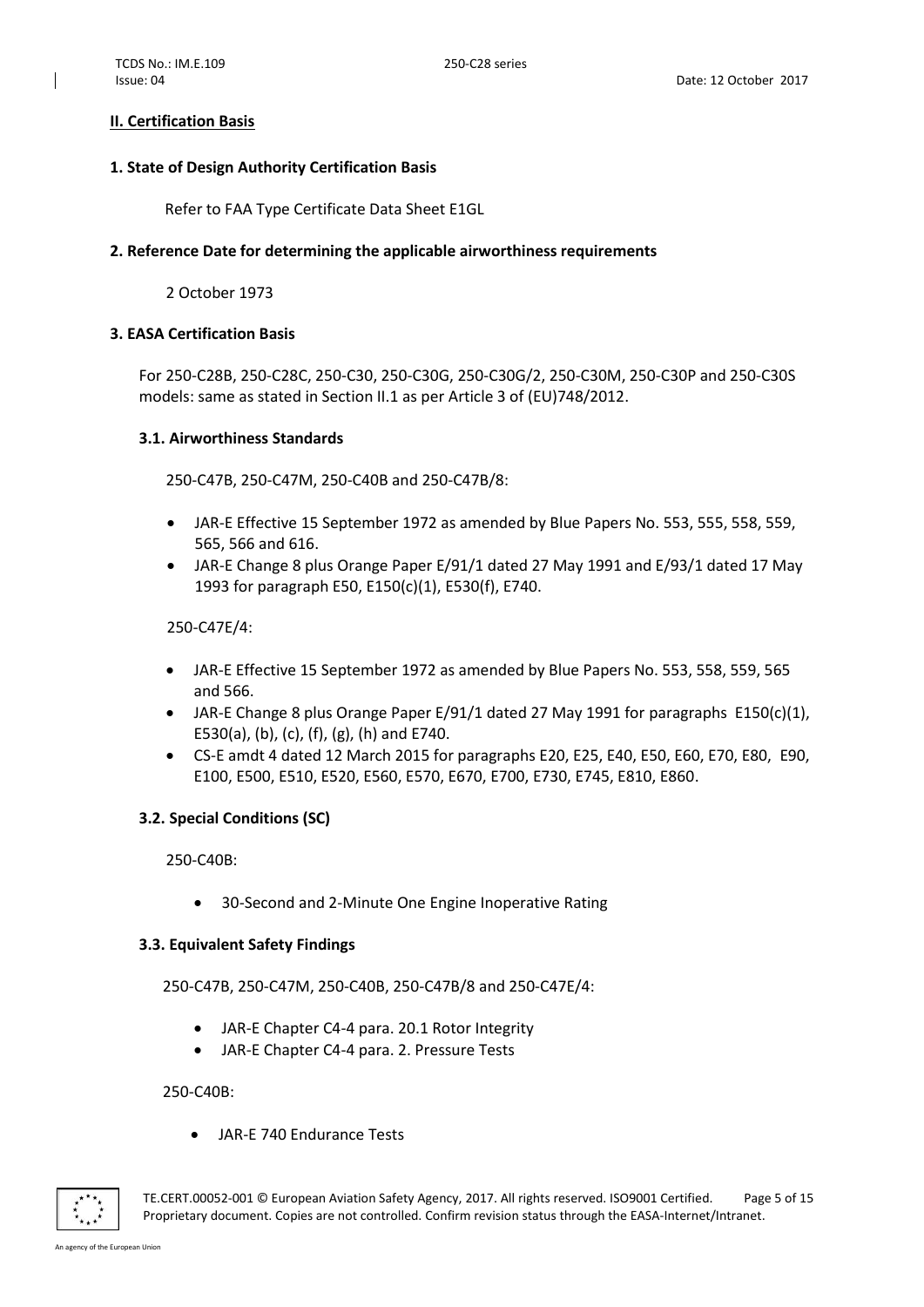## <span id="page-5-0"></span>**3.4. Deviations**

250-C47B, 250-C47M and 250-C40B:

• Blue Paper No.559 C4-2, 2.2.1(c) Oil System

## <span id="page-5-1"></span>**3.5. Environmental Protection**

250-C40B, 250-C47B and 250-C47M:

 Fuel venting – Environmental protection requirements of ICAO Annex 16 Volume II, second edition, as applicable to turboshaft engines.

250-C47B/8:

 Fuel Venting – Environmental protection requirements of Amendment 7 of ICAO Annex 16 Volume II, Part II, Chapter 2, effective 17 November 2011, as applicable to turboshaft engines.

## 250-C47E/4:

 Fuel Venting – Environmental protection requirements of Amendment 8 of ICAO Annex 16 Volume II, Part II, Chapter 2, effective 1 January 2015, as applicable to turboshaft engines.

# <span id="page-5-2"></span>**III. Technical Characteristics**

#### <span id="page-5-3"></span>**1. Type Design Definition**

| Model      | <b>Assembly Drawing P/N</b> |  |  |  |
|------------|-----------------------------|--|--|--|
| 250-C28B   | 6895000                     |  |  |  |
| 250-C28C   | 6898600                     |  |  |  |
| 250-C30    | 6890000                     |  |  |  |
| 250-C30G   | 23039781                    |  |  |  |
| 250-C30G/2 | 23053999                    |  |  |  |
| 250-C30M   | 23005219                    |  |  |  |
| 250-C30P   | 23062065                    |  |  |  |
| 250-C30S   | 23005290                    |  |  |  |
| 250-C40B   | 23063378                    |  |  |  |
| 250-C47B   | 23063392                    |  |  |  |
| 250-C47M   | 23065460                    |  |  |  |
| 250-C47B/8 | M250-10672                  |  |  |  |
| 250-C47E/4 | M250-10761                  |  |  |  |



TE.CERT.00052-001 © European Aviation Safety Agency, 2017. All rights reserved. ISO9001 Certified. Page 6 of 15 Proprietary document. Copies are not controlled. Confirm revision status through the EASA-Internet/Intranet.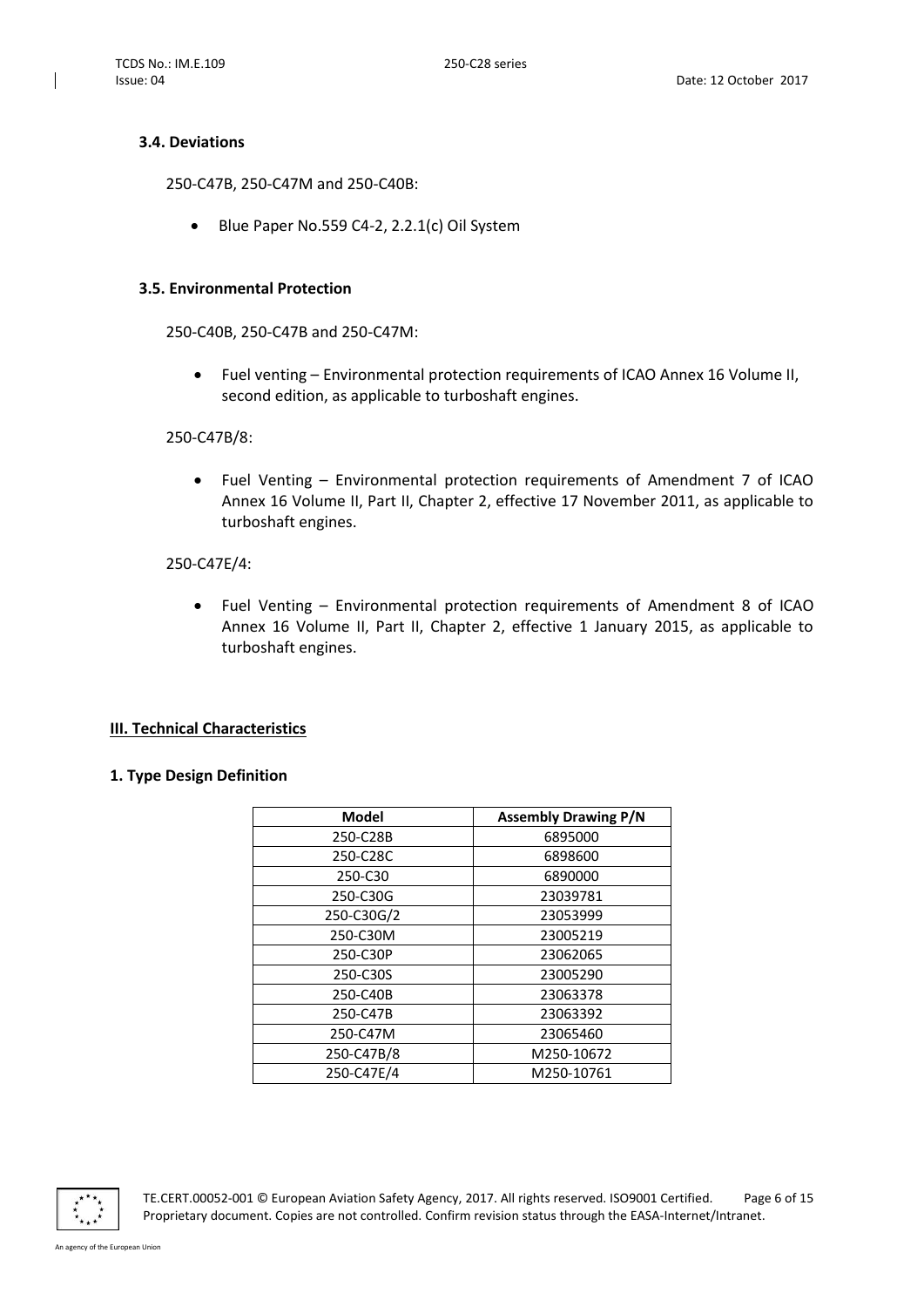# <span id="page-6-0"></span>**2. Description**

The engine is a free turbine turboshaft engine of modular design and incorporates a single stage centrifugal compressor, a combustor chamber with 1 fuel nozzle, a two-stage high pressure axial turbine, a two-stage free power turbine. Model 250-C47E/4 features a dual channel FADEC. Models 250-C47B, 250-C47M, 250-C40B and 250-C47B/8 feature a single channel electronic control system with a hydromechanical manual backup system. All other models are fully hydromechanically controlled.

# <span id="page-6-1"></span>**3. Equipment**

The engine equipment list is included in the Type Design Definition. The engine mounts and the starter-generator are supplied by the airframer.

## <span id="page-6-2"></span>**4. Dimensions**

| Model      | Length (m) | Width (m) | Height (m) |
|------------|------------|-----------|------------|
| 250-C28B   | 1.24       | 0.65      | 0.65       |
| 250-C28C   | 1.10       | 0.56      | 0.65       |
| 250-C30    | 1.10       | 0.56      | 0.65       |
| 250-C30G   | 1.10       | 0.56      | 0.65       |
| 250-C30G/2 | 1.10       | 0.56      | 0.65       |
| 250-C30M   | 1.10       | 0.56      | 0.65       |
| 250-C30P   | 1.10       | 0.56      | 0.63       |
| 250-C30S   | 1.10       | 0.56      | 0.65       |
| 250-C40B   | 1.10       | 0.56      | 0.65       |
| 250-C47B   | 1.10       | 0.56      | 0.64       |
| 250-C47M   | 1.10       | 0.56      | 0.65       |
| 250-C47B/8 | 1.10       | 0.56      | 0.64       |
| 250-C47E/4 | 1.10       | 0.56      | 0.65       |

# <span id="page-6-3"></span>**5. Dry Weight**

| <b>Model</b> | Weight (kg) |  |  |  |
|--------------|-------------|--|--|--|
| 250-C28B     | 108.0       |  |  |  |
| 250-C28C     | 107.0       |  |  |  |
| 250-C30      | 115.1       |  |  |  |
| 250-C30G     | 115.6       |  |  |  |
| 250-C30G/2   | 118.7       |  |  |  |
| 250-C30M     | 114.2       |  |  |  |
| 250-C30P     | 112.4       |  |  |  |
| 250-C30S     | 114.6       |  |  |  |
| 250-C40B     | 127.0       |  |  |  |
| 250-C47B     | 126.3       |  |  |  |
| 250-C47M     | 126.3       |  |  |  |
| 250-C47B/8   | 126.3       |  |  |  |
| 250-C47E/4   | 131.5       |  |  |  |

Dry weight includes basic engine, fuel pump, ignition, fuel control systems and electrical harness.



TE.CERT.00052-001 © European Aviation Safety Agency, 2017. All rights reserved. ISO9001 Certified. Page 7 of 15 Proprietary document. Copies are not controlled. Confirm revision status through the EASA-Internet/Intranet.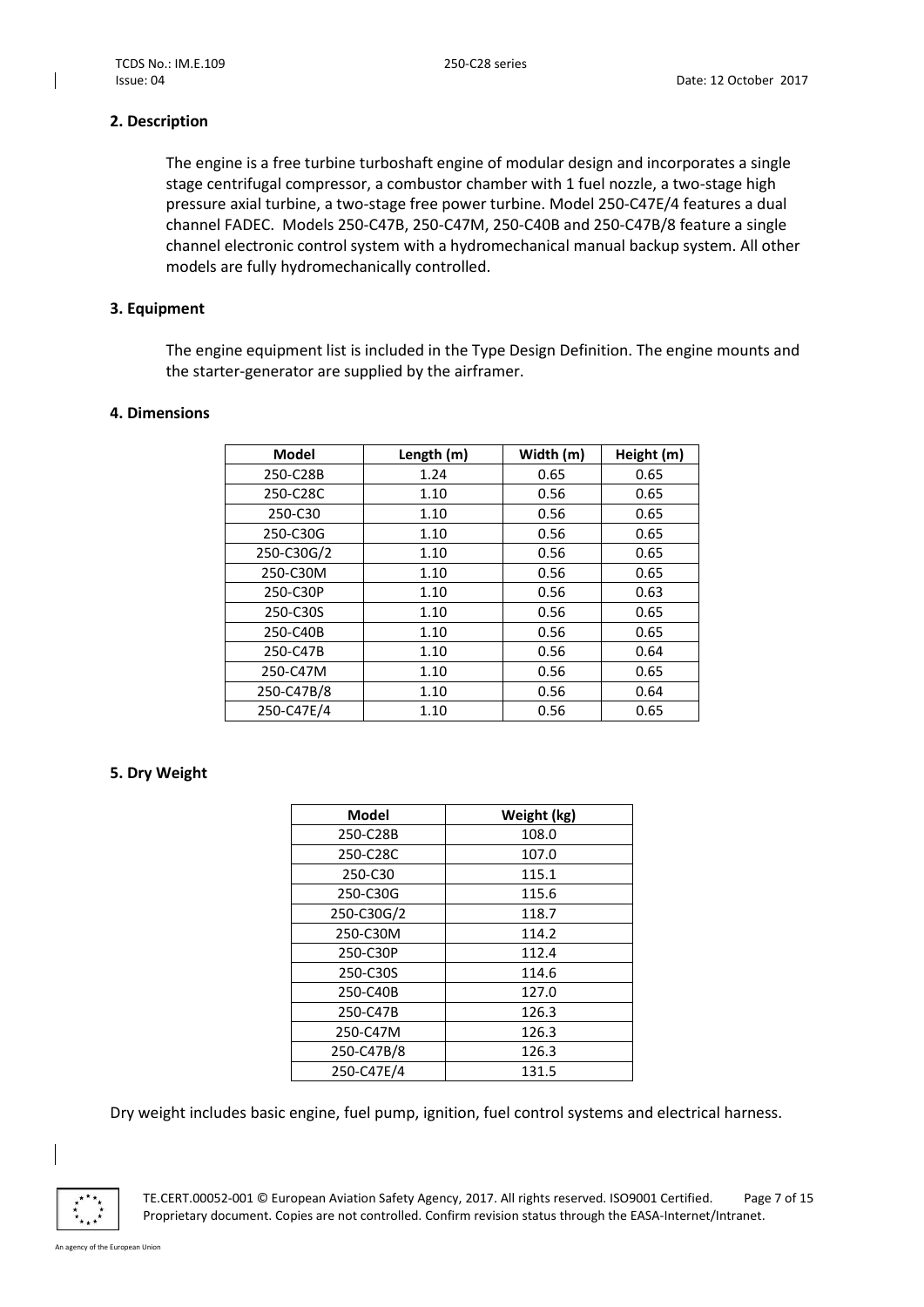# <span id="page-7-0"></span>**6. Ratings**

The engine ratings are based on Sea Level ISA static conditions with no customer bleed or external power extraction.

| Model      | <b>Take-Off Power</b><br>(5 minutes, kW) | <b>Maximum</b><br><b>Continuous</b><br>Power (kW) | <b>Continuous</b><br><b>OEI Power</b><br>(kW) | 30-Min OEI<br>Power (kW  | 2.5 Min OEI<br>Power (kW)    | 2-Min OEI<br>Power (kW)  | 30-Sec OEI<br>Power (kW)     |
|------------|------------------------------------------|---------------------------------------------------|-----------------------------------------------|--------------------------|------------------------------|--------------------------|------------------------------|
| 250-C28B   | 373                                      | 373                                               |                                               | 373                      | 410                          |                          |                              |
| 250-C28C   | 373                                      | 373                                               | $\overline{\phantom{a}}$                      | 373                      | 410                          |                          | ٠                            |
| 250-C30    | 485                                      | 485                                               | $\overline{\phantom{a}}$                      | 485                      | 522                          | $\overline{\phantom{0}}$ | ٠                            |
| 250-C30G   | 485                                      | 485                                               | $\overline{\phantom{a}}$                      | 485                      | 522                          |                          |                              |
| 250-C30G/2 | 485                                      | 415                                               | 485                                           | 485                      | 522                          | -                        | $\qquad \qquad \blacksquare$ |
| 250-C30M   | 485                                      | 447                                               | $\overline{\phantom{a}}$                      | $\overline{\phantom{a}}$ | $\overline{\phantom{0}}$     |                          | ٠                            |
| 250-C30P   | 485                                      | 447                                               | $\overline{\phantom{a}}$                      | 485                      | 522                          |                          |                              |
| 250-C30S   | 485                                      | 485                                               |                                               | 485                      | 522                          |                          |                              |
| 250-C40B   | 533                                      | 457                                               | 533                                           | 533                      | $\qquad \qquad \blacksquare$ | 574                      | 611                          |
| 250-C47B   | 485                                      | 447                                               | $\overline{\phantom{a}}$                      | $\overline{\phantom{a}}$ | $\overline{\phantom{0}}$     |                          | $\overline{\phantom{0}}$     |
| 250-C47M   | 485                                      | 447                                               | $\overline{\phantom{a}}$                      | $\overline{\phantom{a}}$ |                              | -                        | $\overline{\phantom{a}}$     |
| 250-C47B/8 | 485                                      | 447                                               | $\overline{\phantom{a}}$                      | $\overline{\phantom{a}}$ | $\qquad \qquad \blacksquare$ |                          | $\overline{\phantom{0}}$     |
| 250-C47E/4 | 485                                      | 447                                               |                                               |                          |                              |                          |                              |

# <span id="page-7-1"></span>**7. Control System**

Model 250-C47E/4 features a dual channel FADEC. Models 250-C47B, 250-C47M, 250-C40B and 250-C47B/8 feature a single channel electronic control system with a hydromechanical manual backup system. All other models do not have an electronic control system and are fully hydromechanically controlled.

# <span id="page-7-2"></span>**8. Fluids (Fuel, Oil, Coolant, Additives)**

Refer to the relevant engine Operation and Maintenance Manual for approved fluids.

# <span id="page-7-3"></span>**9. Aircraft Accessory Drives**

250-C28B and 250-C28C models:

|                                    | Rotation * | Speed ratio | Max shaft torque (Nm) |        | <b>Maximum overhung</b> |  |
|------------------------------------|------------|-------------|-----------------------|--------|-------------------------|--|
|                                    |            | to turbine  | <b>Continuous</b>     |        | moment (Nm)             |  |
| Driven by gas<br>producer turbine: |            |             |                       |        |                         |  |
| Tachometer                         | <b>CCW</b> | 0.0825      | 0.8                   | 5.6    | 0.5                     |  |
| Starter-generator                  | <b>CW</b>  | 0.2351      | 62.1                  | 124.3  | 16.9                    |  |
| Driven by power<br>turbine:        |            |             |                       |        |                         |  |
| Tachometer                         | <b>CCW</b> | 0.1257      | 0.8                   | 5.6    | 0.5                     |  |
| Power take-off                     | <b>CW</b>  | 0.18        | 663.0                 | 1129.8 | 11.3                    |  |
| Spare                              | <b>CW</b>  | 0.36        | 8.9                   | 44.6   | 16.9                    |  |

\* CW: Clockwise, CCW: Counter Clockwise

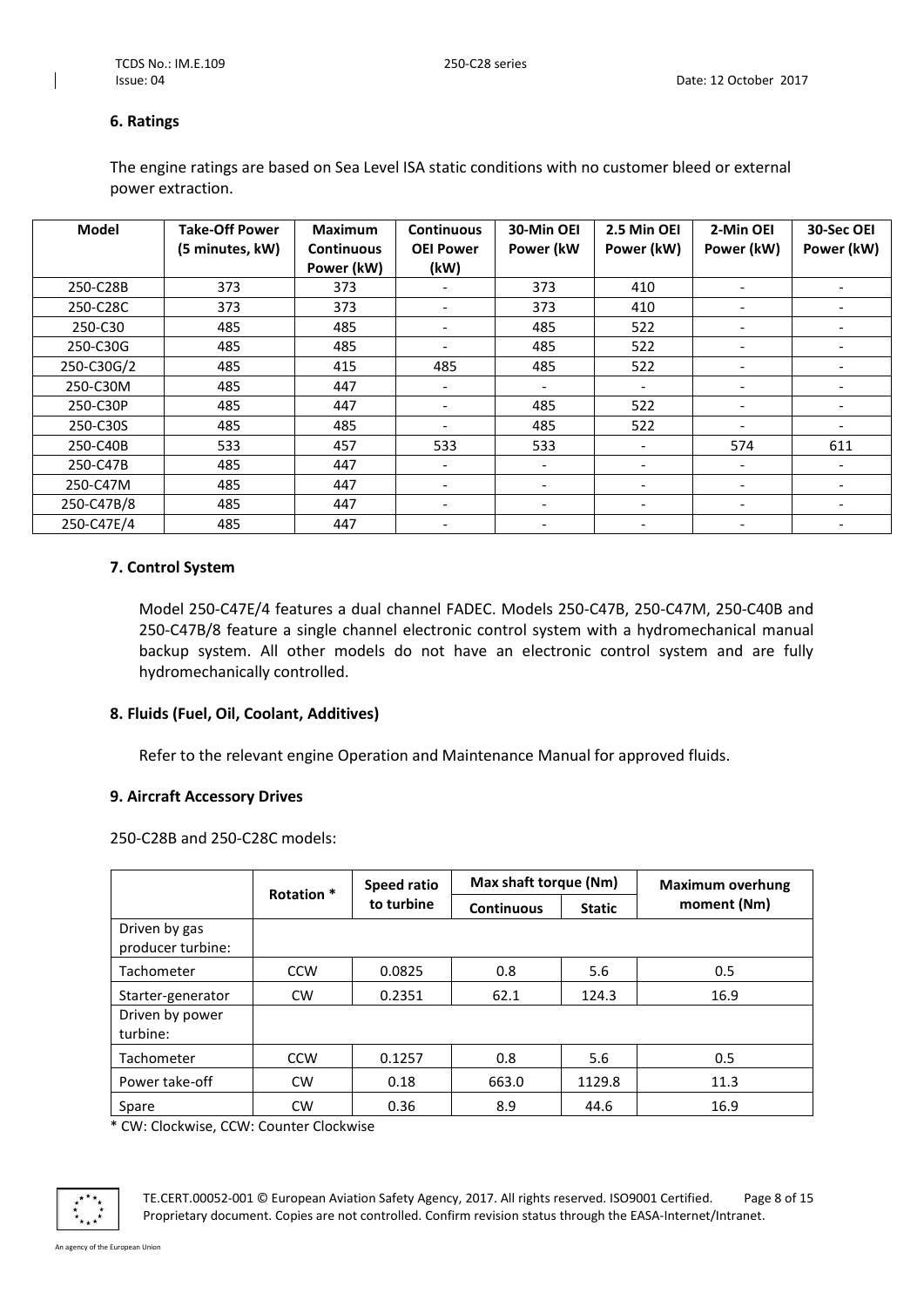250-C30, 250-C30G, 250-C30G/2, 250-C30M, 250-C30P, 250-C30S, 250-C40B, 250-C47B, 250-C47M, 250-C47B/8 and 250-C47E/4 models:

|                                                              |            | <b>Speed ratio</b> | Max shaft torque (Nm) |        | <b>Maximum overhung</b> |  |
|--------------------------------------------------------------|------------|--------------------|-----------------------|--------|-------------------------|--|
|                                                              | Rotation*  | to turbine         | <b>Continuous</b>     | Static | moment (Nm)             |  |
| Driven by gas<br>producer turbine:                           |            |                    |                       |        |                         |  |
| Tachometer                                                   | <b>CCW</b> | 0.0825             | 0.8                   | 5.6    | 0.5                     |  |
| Starter-generator                                            | <b>CW</b>  | 0.2351             | 62.1                  | 124.3  | 16.9                    |  |
| Spare                                                        | <b>CCW</b> | 0.2351             | 62.1                  | 124.3  | 16.9                    |  |
| Driven by power<br>turbine:                                  |            |                    |                       |        |                         |  |
| Tachometer                                                   | <b>CCW</b> | 0.137              | 0.8                   | 5.6    | 0.5                     |  |
| Tachometer (250-<br>C30G, -C30G/2 and<br>-C40B only)         | <b>CCW</b> | 0.2168             | 0.5                   | 3.6    | 0.5                     |  |
|                                                              |            |                    |                       |        |                         |  |
| Power take-off<br>Power take-off                             | <b>CW</b>  | 0.1963             | 850.1                 | 1129.8 | 11.3                    |  |
| (250-C30G only)                                              | <b>CW</b>  | 0.3105             | 538.4                 | 714.2  | 11.3                    |  |
| Power take-off                                               |            |                    |                       |        |                         |  |
| (250-C30G/2 only):                                           |            |                    |                       |        |                         |  |
| Front drive (2.5                                             |            |                    |                       |        |                         |  |
| min OEI limit                                                |            |                    |                       |        |                         |  |
| maximum)                                                     | <b>CCW</b> | 0.3105             | 547.5                 | 728.0  | 42.9                    |  |
| Rear drive                                                   | <b>CW</b>  | 0.3105             | 37.3                  | 37.3   | $1.1\,$                 |  |
| Power take-off<br>(250-C40B only):                           |            |                    |                       |        |                         |  |
| Front drive (30                                              |            |                    |                       |        |                         |  |
| sec OEI limit                                                |            |                    |                       |        |                         |  |
| maximum)                                                     | <b>CCW</b> | 0.3105             | 626.4                 | 728.0  | 42.9                    |  |
| Front drive (30<br>min OEI limit                             |            |                    |                       |        |                         |  |
| maximum)                                                     | <b>CCW</b> | 0.3105             | 585.7                 | 728.0  | 42.9                    |  |
| Rear drive                                                   | <b>CW</b>  | 0.3105             | 37.3                  | 37.3   | 1.1                     |  |
| Power take-off<br>(250-C47B, -C47B/8<br>and $-C47E/4$ only): |            |                    |                       |        |                         |  |
| Front drive                                                  | CCW        | 0.1963             | 850.1                 | 1129.8 | 109.5                   |  |
| Rear drive                                                   | <b>CW</b>  | 0.1963             | 850.1                 | 1129.8 | 11.3                    |  |
| Power take-off<br>(250-C47M only):                           |            |                    |                       |        |                         |  |
| Front drive                                                  | <b>CCW</b> | 0.1963             | 850.1                 | 1129.8 | 11.3                    |  |
| Rear drive                                                   | <b>CW</b>  | 0.1963             | 850.1                 | 1129.8 | 11.3                    |  |
| Spare (250-C30P<br>and -C47E/4 only)                         | CW         | 0.3925             | 8.9                   | 44.6   | 16.9                    |  |

\* CW: Clockwise, CCW: Counter Clockwise



TE.CERT.00052-001 © European Aviation Safety Agency, 2017. All rights reserved. ISO9001 Certified. Page 9 of 15 Proprietary document. Copies are not controlled. Confirm revision status through the EASA-Internet/Intranet.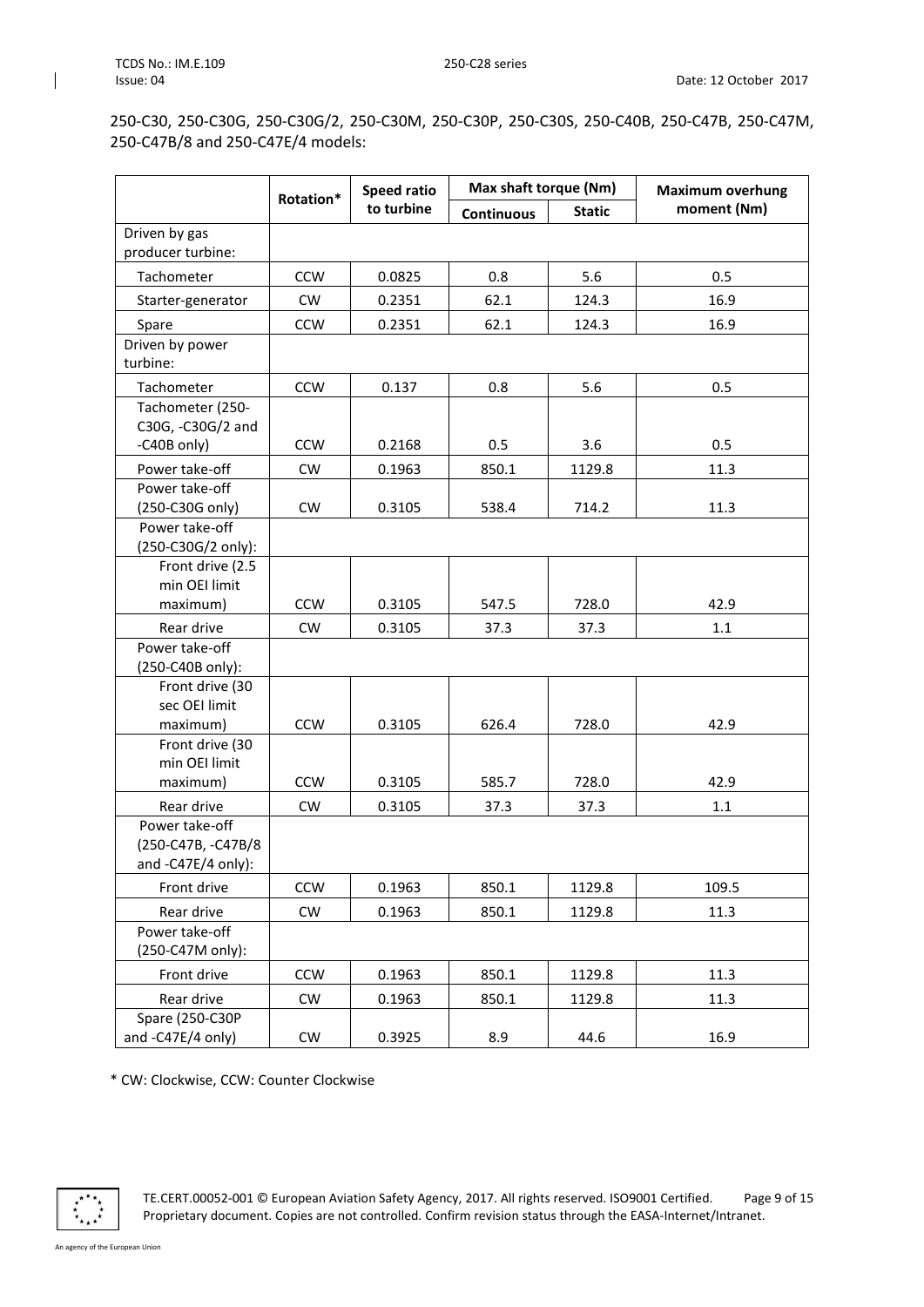#### <span id="page-9-0"></span>**10. Maximum Permissible Air Bleed Extraction**

External air bleed may not exceed 4.0% of the core air flow for the 250-C28B and 250C28C models.

For all other models, external air bleed may not exceed 4.5% of the core airflow.

## <span id="page-9-1"></span>**11. Time Limited Dispatch**

The 250-C47E/4 engine is not approved for Time Limited Dispatch in accordance with CS-E 1030.

Not applicable to any other engine.



TE.CERT.00052-001 © European Aviation Safety Agency, 2017. All rights reserved. ISO9001 Certified. Page 10 of 15 Proprietary document. Copies are not controlled. Confirm revision status through the EASA-Internet/Intranet.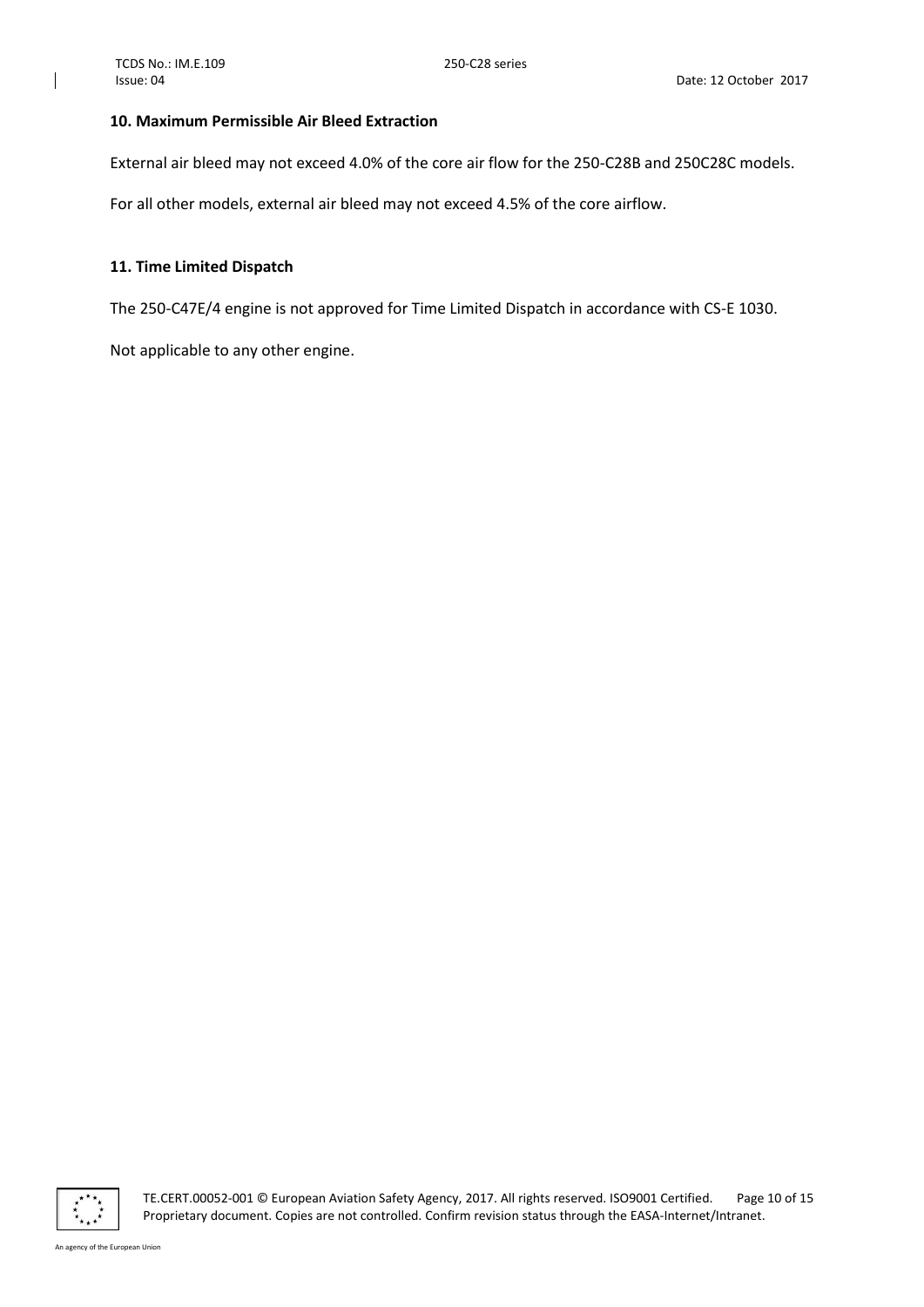# <span id="page-10-0"></span>**IV. Operating Limitations**

# <span id="page-10-1"></span>**1. Temperature Limits (see Note 11)**

All temperatures are in given in °C.

| <b>Model</b>        | 30-Sec<br><b>OEI</b> | 2-Min<br><b>OEI</b> | 2.5 Min<br><b>OEI</b>        | 30-Min<br><b>OEI</b>     | <b>Continuous</b><br><b>OEI</b> | <b>Take-Off</b><br>(5 min) | Maximum<br><b>Continuous</b> | Maximum<br>transient           | <b>Starting (10</b><br>seconds) |
|---------------------|----------------------|---------------------|------------------------------|--------------------------|---------------------------------|----------------------------|------------------------------|--------------------------------|---------------------------------|
| 250-<br>C28B        |                      | $\overline{a}$      | 810                          | 791                      | $\overline{a}$                  | 791                        | 791                          | 810 to 871<br>(6 seconds)      | 810 to 927                      |
| 250-<br>C28C        |                      | $\overline{a}$      | 810                          | 791                      |                                 | 791                        | 791                          | 810 to 871<br>(6 seconds)      | 810 to 927                      |
| $250 -$<br>C30      |                      | $\overline{a}$      | 826                          | 798                      | $\overline{\phantom{a}}$        | 768                        | 768                          | 826 to 906<br>(12 seconds      | 826 to 927                      |
| $250 -$<br>C30G     |                      |                     | 826                          | 798                      |                                 | 768                        | 768                          | 826 to 906<br>(12 seconds      | 826 to 927                      |
| $250 -$<br>C30G/2   |                      |                     | 826                          | 798                      | 768                             | 768                        | 716                          | 826 to 906<br>(12 seconds      | 826 to 927                      |
| 250-<br><b>C30M</b> |                      |                     |                              |                          |                                 | 768                        | 716                          | 768 to 871<br>(12)<br>seconds) | 826 to 927                      |
| $250 -$<br>C30P     |                      |                     | 826                          | 798                      |                                 | 768                        | 716                          | 768 to 871<br>(12)<br>seconds) | 826 to 927                      |
| 250-<br>C30S        |                      |                     | 826                          | 798                      |                                 | 768                        | 768                          | 826 to 906<br>(12 seconds      | 826 to 927                      |
| 250-<br>C40B        | 871                  | 827                 | $\overline{\phantom{m}}$     | 798                      | 779                             | 779                        | 727                          | 798 to 906<br>(12)<br>seconds) | 843 to 927                      |
| 250-<br>C47B        |                      |                     |                              |                          |                                 | 779                        | 727                          | 779 to 906<br>(12)<br>seconds) | 843 to 927                      |
| 250-<br>C47M        |                      |                     |                              |                          |                                 | 779                        | 727                          | 779 to 906<br>(12)<br>seconds) | 843 to 927                      |
| 250-<br>C47B/8      |                      |                     |                              |                          |                                 | 779                        | 727                          | 779 to 906<br>(12)<br>seconds) | 843 to 927                      |
| 250-<br>C47E/4      |                      | $\blacksquare$      | $\qquad \qquad \blacksquare$ | $\overline{\phantom{a}}$ | $\overline{\phantom{a}}$        | 779                        | 727                          | 779 to 906<br>(12)<br>seconds) | 843 to 927                      |

A momentary peak of 1 second maximum at 927°C during starting is allowed for all engines.



TE.CERT.00052-001 © European Aviation Safety Agency, 2017. All rights reserved. ISO9001 Certified. Page 11 of 15 Proprietary document. Copies are not controlled. Confirm revision status through the EASA-Internet/Intranet.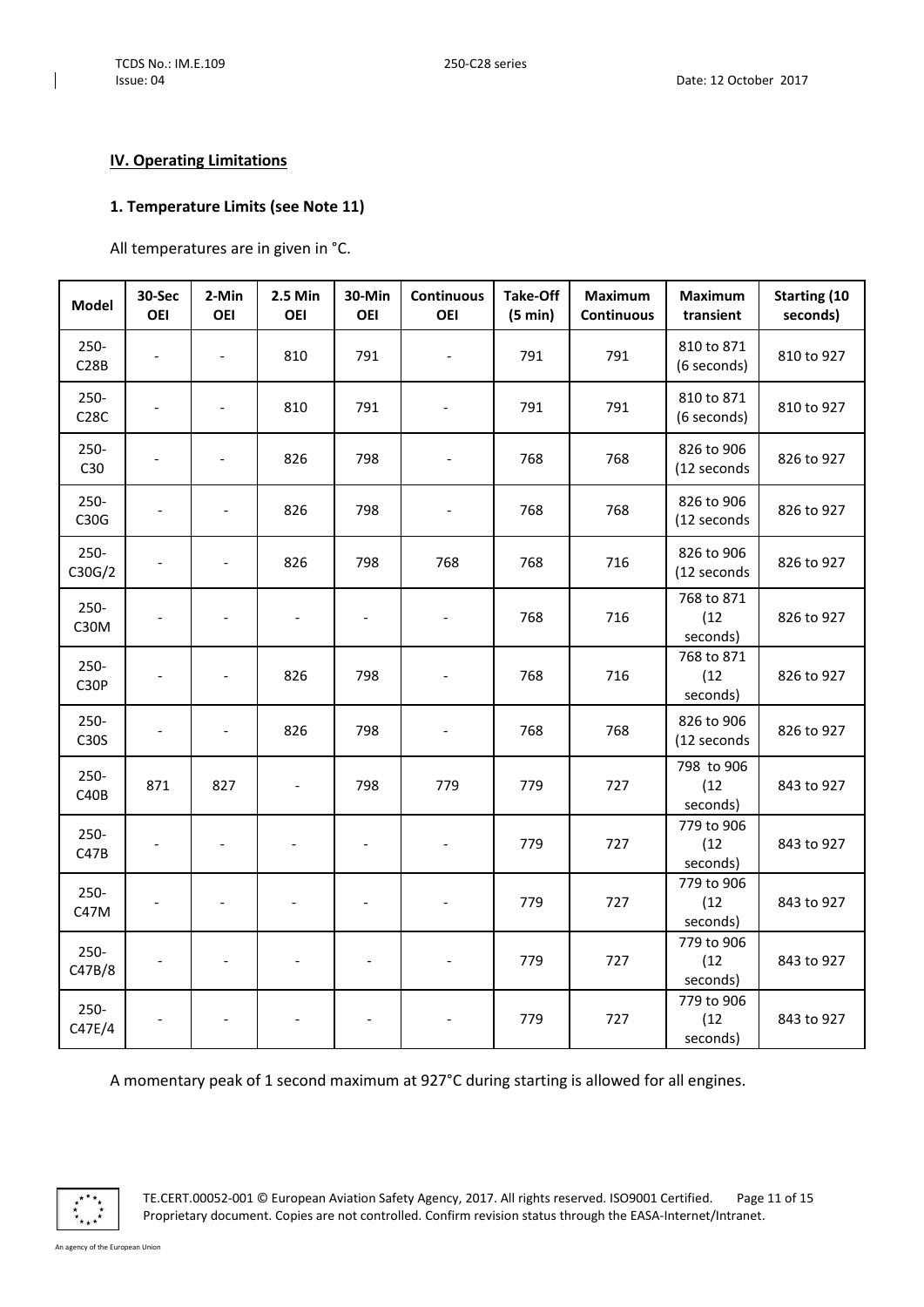$\overline{\phantom{a}}$ 

 $\overline{\phantom{a}}$ 

 $\overline{\phantom{a}}$ 

 $\overline{\phantom{a}}$ 

# <span id="page-11-0"></span>**2. Speed Limits (see Note 11)**

|                                                                                                                               |                                                                       | <b>Gas producer speed</b>                                             |                                       |                             |                                         |                             |
|-------------------------------------------------------------------------------------------------------------------------------|-----------------------------------------------------------------------|-----------------------------------------------------------------------|---------------------------------------|-----------------------------|-----------------------------------------|-----------------------------|
| <b>Model</b>                                                                                                                  | <b>Max transient</b><br>(up to 15 sec)                                | <b>Maximum</b><br>sustained                                           | Min<br>transient<br>(up to 15<br>sec) | <b>Minimum</b><br>sustained | Max<br>transient<br>(up to $10$<br>sec) | <b>Maximum</b><br>sustained |
| 250-C28B and -C28C:<br>100% output shaft speed =<br>6016 rpm<br>100% gas producer speed =<br>50940 rpm                        | Varies linearly<br>from 115% at<br>autorotation to<br>105% at takeoff | Varies linearly<br>from 113% at<br>autorotation to<br>103% at takeoff |                                       |                             | 105%                                    | 104%                        |
| 250-C30, -C30M, -C30P, -C30S<br>and -C47M:<br>100% output shaft speed =<br>6016 rpm<br>100% gas producer speed =<br>51000 rpm | 119%                                                                  | 107.10%                                                               | 71.80%                                | 91.50%                      | 106.5%                                  | 105%                        |
| 250-C30G:<br>100% output shaft speed =<br>9518 rpm<br>100% gas producer speed =<br>51000 rpm                                  | 119%                                                                  | 107.1%                                                                | 71.8%                                 | 91.5%                       | 106.5%                                  | 105%                        |
| 250-C30G/2:<br>100% output shaft speed =<br>9545 rpm<br>100% gas producer speed =<br>51000 rpm                                | 118.7%                                                                | 106.8                                                                 | 71.6%                                 | 91.3%                       | 106.5%                                  | 105%                        |
| 250-C40B:<br>100% output shaft speed =<br>9598 rpm<br>100% gas producer speed =<br>51000 rpm                                  | 118%                                                                  | 106.3%                                                                | 71.2%                                 | 90.7%                       | 106.5%                                  | 105%                        |
| 250-C47B, -C47B/8, -C47E/4:<br>100% output shaft speed =<br>6317 rpm<br>100% gas producer speed =<br>51000 rpm                | 113.3%                                                                | 102.1%                                                                | 68.4%                                 | 87.1%                       | 106.5%                                  | 105%                        |



TE.CERT.00052-001 © European Aviation Safety Agency, 2017. All rights reserved. ISO9001 Certified. Page 12 of 15 Proprietary document. Copies are not controlled. Confirm revision status through the EASA-Internet/Intranet.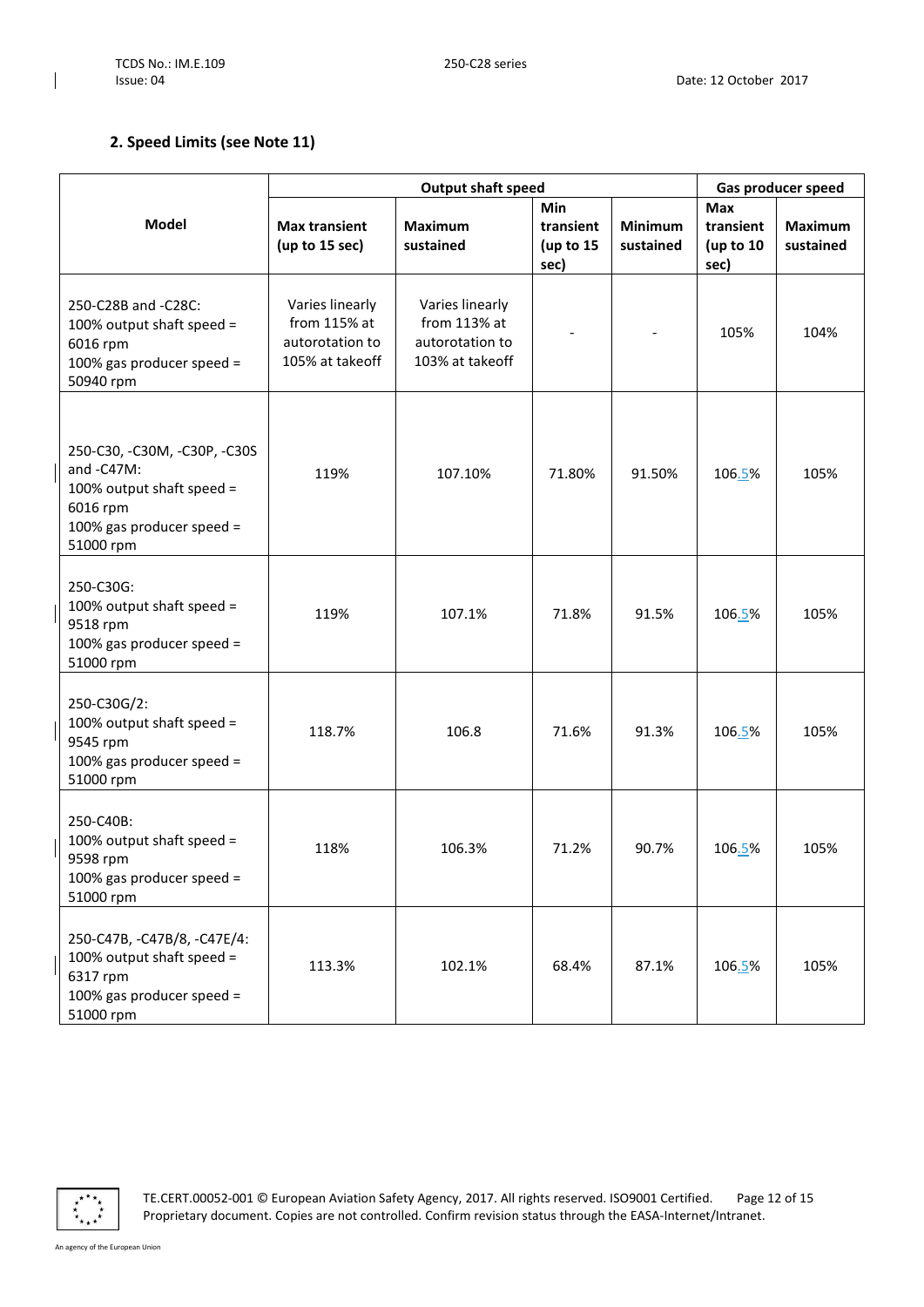# <span id="page-12-0"></span>**3. Torque Limits (see Note 11)**

All torque values are given in Nm.

| Model             | up to<br>2 sec               | up to<br>10 sec          | up to<br>16 sec          | 30-Sec<br><b>OEI</b>         | 2-Min<br><b>OEI</b>      | 2.5 Min<br><b>OEI</b>    | 30-Min<br>OEI            | <b>Continuous</b><br><b>OEI</b> | <b>Take-Off</b><br>(5 min) | <b>Maximum</b><br><b>Continuous</b> |
|-------------------|------------------------------|--------------------------|--------------------------|------------------------------|--------------------------|--------------------------|--------------------------|---------------------------------|----------------------------|-------------------------------------|
| $250 -$<br>C28B   | $\overline{\phantom{a}}$     | 677                      | $\overline{\phantom{a}}$ | $\qquad \qquad \blacksquare$ | $\overline{\phantom{a}}$ | 663                      | 628                      | $\overline{\phantom{a}}$        | 628                        | 628                                 |
| 250-<br>C28C      | $\overline{\phantom{a}}$     | 830                      | $\overline{\phantom{a}}$ | $\overline{\phantom{a}}$     | $\blacksquare$           | 663                      | 628                      | $\qquad \qquad \blacksquare$    | 628                        | 628                                 |
| $250 -$<br>C30    | $\overline{\phantom{a}}$     | $\overline{\phantom{a}}$ | 1189                     | $\qquad \qquad \blacksquare$ | $\overline{\phantom{a}}$ | 850                      | 800                      | $\qquad \qquad \blacksquare$    | 800                        | 800                                 |
| $250 -$<br>C30G   | $\overline{\phantom{a}}$     | $\overline{\phantom{a}}$ | 706                      | $\overline{a}$               | $\overline{a}$           | 540                      | 506                      | $\blacksquare$                  | 506                        | 506                                 |
| $250 -$<br>C30G/2 | $\qquad \qquad \blacksquare$ | $\overline{\phantom{a}}$ | 706                      | $\overline{\phantom{a}}$     | $\overline{\phantom{a}}$ | 548                      | 533                      | 504                             | 504                        | 416                                 |
| $250 -$<br>C30M   | 930                          | 864                      | $\overline{\phantom{a}}$ | $\qquad \qquad \blacksquare$ | $\overline{\phantom{a}}$ | $\overline{\phantom{a}}$ | $\overline{\phantom{0}}$ | $\qquad \qquad \blacksquare$    | 800                        | 710                                 |
| $250 -$<br>C30P   | 930                          | 864                      | $\overline{\phantom{a}}$ | $\blacksquare$               | $\blacksquare$           | 850                      | 800                      | $\overline{a}$                  | 800                        | 710                                 |
| $250 -$<br>C30S   | $\overline{\phantom{a}}$     | $\overline{\phantom{a}}$ | 1189                     | $\overline{\phantom{a}}$     | $\overline{\phantom{a}}$ | 850                      | 800                      | $\qquad \qquad \blacksquare$    | 800                        | 800                                 |
| $250 -$<br>C40B   | $\overline{\phantom{a}}$     | $\overline{\phantom{a}}$ | 706                      | 626                          | 602                      | $\overline{\phantom{a}}$ | 586                      | 555                             | 555                        | 458                                 |
| $250 -$<br>C47B   | 930                          | 864                      | $\overline{\phantom{a}}$ | $\qquad \qquad \blacksquare$ | $\overline{\phantom{a}}$ |                          | $\overline{\phantom{0}}$ | $\qquad \qquad \blacksquare$    | 800                        | 710                                 |
| $250 -$<br>C47M   | 930                          | 864                      | $\overline{\phantom{a}}$ | $\overline{\phantom{a}}$     | $\overline{\phantom{a}}$ | $\overline{\phantom{a}}$ | $\overline{\phantom{a}}$ | $\qquad \qquad \blacksquare$    | 800                        | 710                                 |
| $250 -$<br>C47B/8 | 930                          | 864                      | $\overline{\phantom{a}}$ | $\overline{\phantom{a}}$     | $\overline{\phantom{a}}$ | $\overline{\phantom{a}}$ | $\overline{\phantom{a}}$ | $\overline{\phantom{a}}$        | 800                        | 710                                 |
| $250 -$<br>C47E/4 | 930                          | 864                      | $\overline{\phantom{a}}$ |                              | $\overline{\phantom{a}}$ |                          | $\overline{\phantom{0}}$ | $\qquad \qquad \blacksquare$    | 800                        | 710                                 |

#### <span id="page-12-1"></span>**4. Pressure Limits**

## <span id="page-12-2"></span>**4.1 Fuel Pressure**

The minimum required fuel pressure varies as a function of fuel type, fuel temperature and altitude; method for determining fuel pressure is included in the relevant Installation Design Manual (see section V of this TCDS).

The maximum fuel pressure is 172 kPa for all models, except for the 250-C47E/4, for which the maximum fuel pressure is 344 kPa.



TE.CERT.00052-001 © European Aviation Safety Agency, 2017. All rights reserved. ISO9001 Certified. Page 13 of 15 Proprietary document. Copies are not controlled. Confirm revision status through the EASA-Internet/Intranet.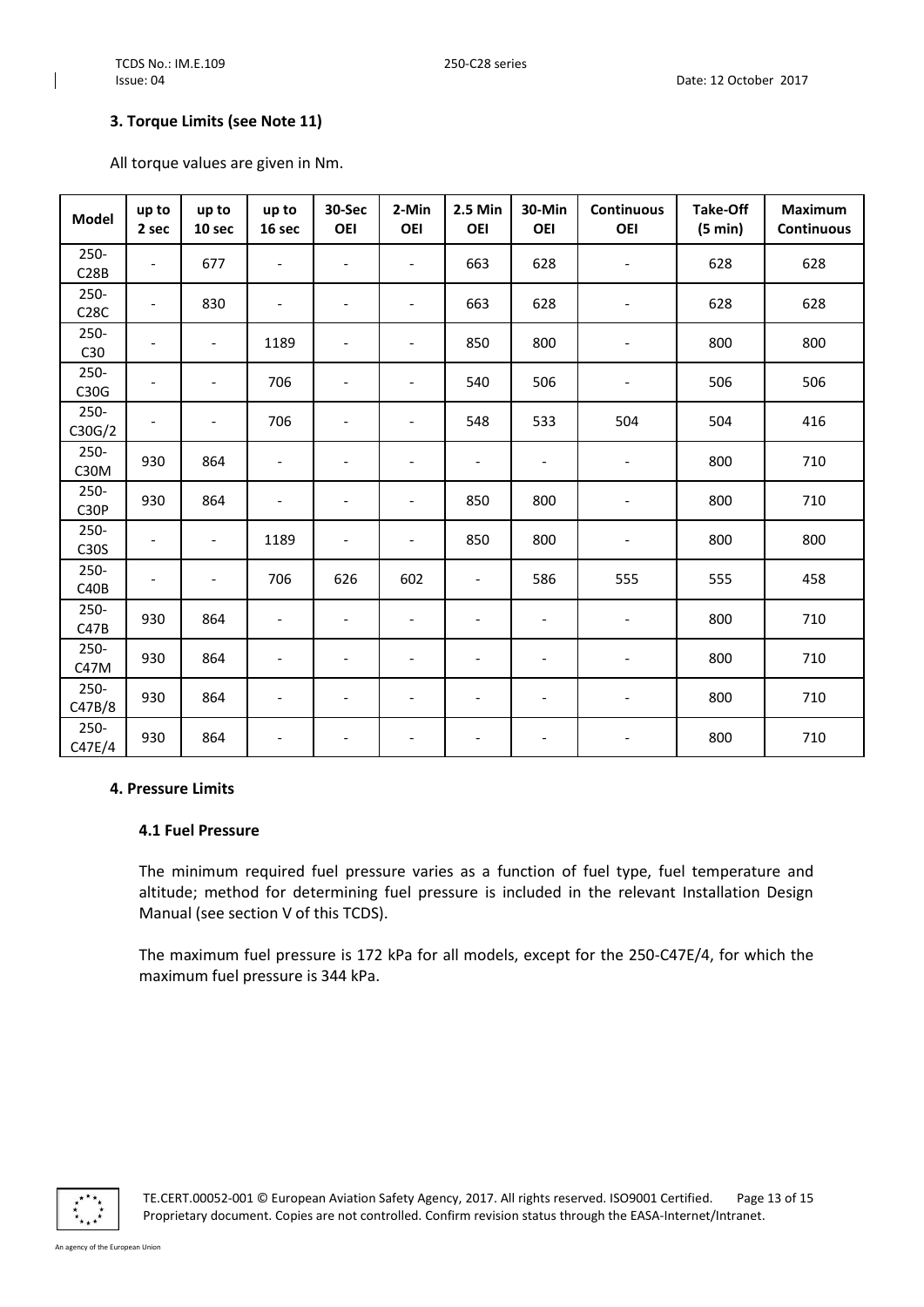# <span id="page-13-0"></span>**4.2 Oil Pressure**

| Operating oil gauge pressure (kPa)   |                                               |                                  |                                       |
|--------------------------------------|-----------------------------------------------|----------------------------------|---------------------------------------|
| 94% gas generator<br>speed and above | between 79%<br>and 94% gas<br>generator speed | below 79% gas<br>generator speed | Minimum oil<br>pump inlet<br>pressure |
| 793 to 896                           | 620 to 896                                    | 344 to 896                       | 17 kPa                                |

# <span id="page-13-1"></span>**V. Operating and Service Instructions**

| <b>Model</b> | <b>Installation Design</b> | <b>Operation and</b>      | <b>Overhaul Manual</b> |
|--------------|----------------------------|---------------------------|------------------------|
|              | <b>Manual</b>              | <b>Maintenance Manual</b> |                        |
| 250-C28B     | 16W5                       | 16W <sub>2</sub>          | 16W3                   |
| 250-C28C     | 16W5C                      | 16W <sub>2</sub>          | 16W3                   |
| 250-C30      | 14W5                       | 14W2                      | 14W3                   |
| 250-C30G     | 14W5G                      | 14W2                      | 14W3                   |
| 250-C30G/2   | 14W5G/2                    | 14W <sub>2</sub>          | 14W3                   |
| 250-C30M     | 14W5M                      | 14W <sub>2</sub>          | 14W3                   |
| 250-C30P     | 14W5P                      | 14W <sub>2</sub>          | 14W3                   |
| 250-C30S     | $14W5 + Suppl A$           | 14W2                      | 14W3                   |
| 250-C40B     | CSP24001                   | CSP21000                  | CSP22001               |
| 250-C47B     | CSP24002                   | CSP21001                  | CSP22001               |
| 250-C47M     | CSP24003                   | CSP21004                  | CSP22001               |
| 250-C47B/8   | CSP24002                   | CSP21001                  | CSP22001               |
| 250-C47E/4   | CSP24040                   | CSP21017                  | CSP22011               |

#### <span id="page-13-2"></span>**VI. Notes**

- **Note 1:** The 250-C28 model is the original Type designation certified by the State of Design Authority. All other models are variant from this Type. This model however has not been subjected to an EASA or JAA validation process, nor has it been previously validated by a European country.
- **Note 2:** A magnetic oil drain plug (chip detector) indicator lamp is an installation requirement.
- **Note 3: :** For 250-C40B, -C47B, -C47B/8 and -C47M models, the functionality of the Power Turbine overspeed protection system is to be verified prior to each flight.
- **Note 4:** The ejector tube assembly for the Model 250-C28B is airframe mounted.
- **Note 5:** Approved emergency fuels for each of the 250 engine models are provided in the Operation and Maintenance manuals. The 250-C28B, -C28C and -C30P models are limited to the amount of fuel required to operate the engine for not over 6 hours during any overhaul period.

Emergency use of aviation gasoline is permitted in Models 250-C30, -C30S, -C30M, -C30G, and -30G/2 for a maximum of 6 hours during any overhaul period provided aircraft boost pumps are available and turned on.

Emergency use of aviation gasoline is permitted in Model 250-C40B, -C47B, -C47B/8, - C47E/4 and -C47M for a maximum of 6 hours during any overhaul period. It is not



TE.CERT.00052-001 © European Aviation Safety Agency, 2017. All rights reserved. ISO9001 Certified. Page 14 of 15 Proprietary document. Copies are not controlled. Confirm revision status through the EASA-Internet/Intranet.